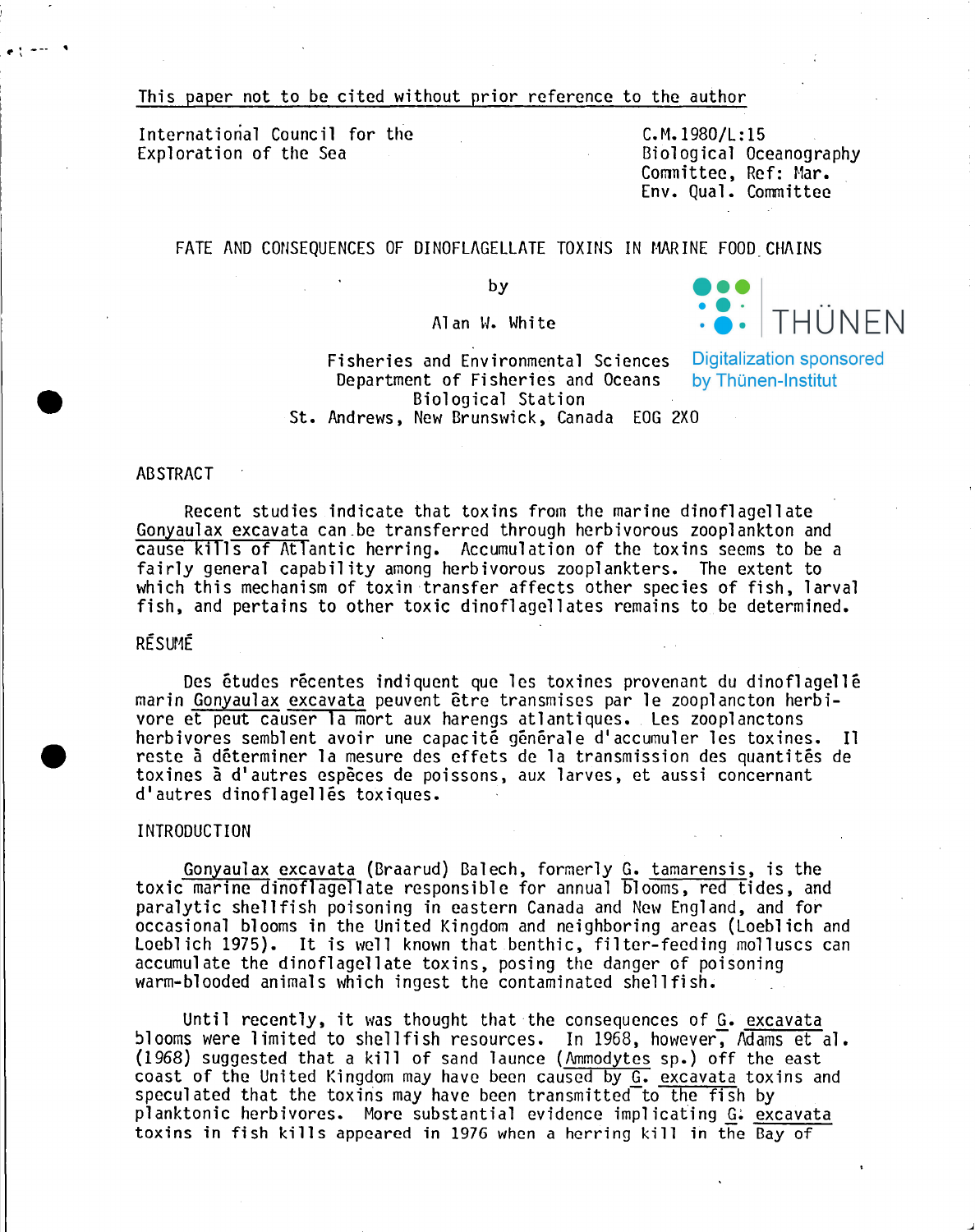Fundy was traced to the toxins which, in this case, were probably transmitted by pteropods (White 1977). This event prompted further studies of the fate of G. excavata toxins in marine food chains and the consequences to marine organisms, especially finfish. Results of these recent studies (White 1977, 1979, 1980a, b) are brief1y summarized and discussed here.

 $2.$   $\cdot$   $\cdot$  ;

•

**•** 

#### 1976 HERRING KILL·

On Ju1y 15, 1976, <sup>a</sup> kill of adult Atlantic herring (Clupea harengus harengus) oecurred off the east eoast of Grand Manan Island in the ßay of Fundy during the annual G. exeavata bloom (White 1977). The only identifiable food items in the herring stomachs were pteropods (Limacina<br>retroversa) in various stages of digestion and containing degraded algal material. G. excavata toxins were measured in the herring stomachs - about 21  $\mu$ g per stomach - using the standard mouse bioassay (AOAC 1975).<br>Subsequent laboratory tests showed that this amount of toxins injected orally kills herring rapidly, with fish displaying the same symptoms observed during the kill, i.e. 10ss of equilibrium, swimming on sides, and gasping for breath (Table 1).

The evidence, a1though 1argely circumstantia1, indieates that the kill was eaused by G. excavata toxins and suggests that the toxins were transmitted to the herring via pteropods. A summary of the evidence is as follows:

- 1) Herring stomachs contained only pteropods, degraded algal material (verified by pigment analysis), and para1ytic toxins.
- 2) The pteropods, in various stages of digestion, also contained degraded a1gal material.
- 3} Pteropods are mucilaginous fi1ter-feeders and feed on phytoplankton.
- 4) The kill occurred when G. excavata striking1y dominated the phytoplankton community.
- 5) Mature herring are not known to ingest phytoplankton direct1y, at least not in substantial numbers.
- 6) Experiments confirmed the lethality of 21  $\mu$ g of orally administered Q. excavata toxins to herring.

ACCUMULATION OF TOXINS ßY ZOOPLANKTON

 $\overline{\phantom{a}}$ 

',.:.

The herring kill raised the question of whether planktonic herbivores can, in fact, acquire G. exeavata toxins and whether this is a specifie or general capability among this group of animals. Therefore, field studies were conducted during the 1977 and 1978 Gonyaulax blooms in the Bay of Fundy to determine if the toxins eould be measured in zooplankton samples (White 1979). ßioassays revea1ed that G. excavata toxins cou1d be measured in plankton material collected with $\overline{20, 64, 243}$ , or 571  $\mu$ m-mesh nets. The timing of the rise and fall in toxin content was generally similar for each fraction, roughly following the rise and fall of the G. excavata population, with maximum toxicity decreasing as the fraction size increased  $(\text{Fig. 1}).$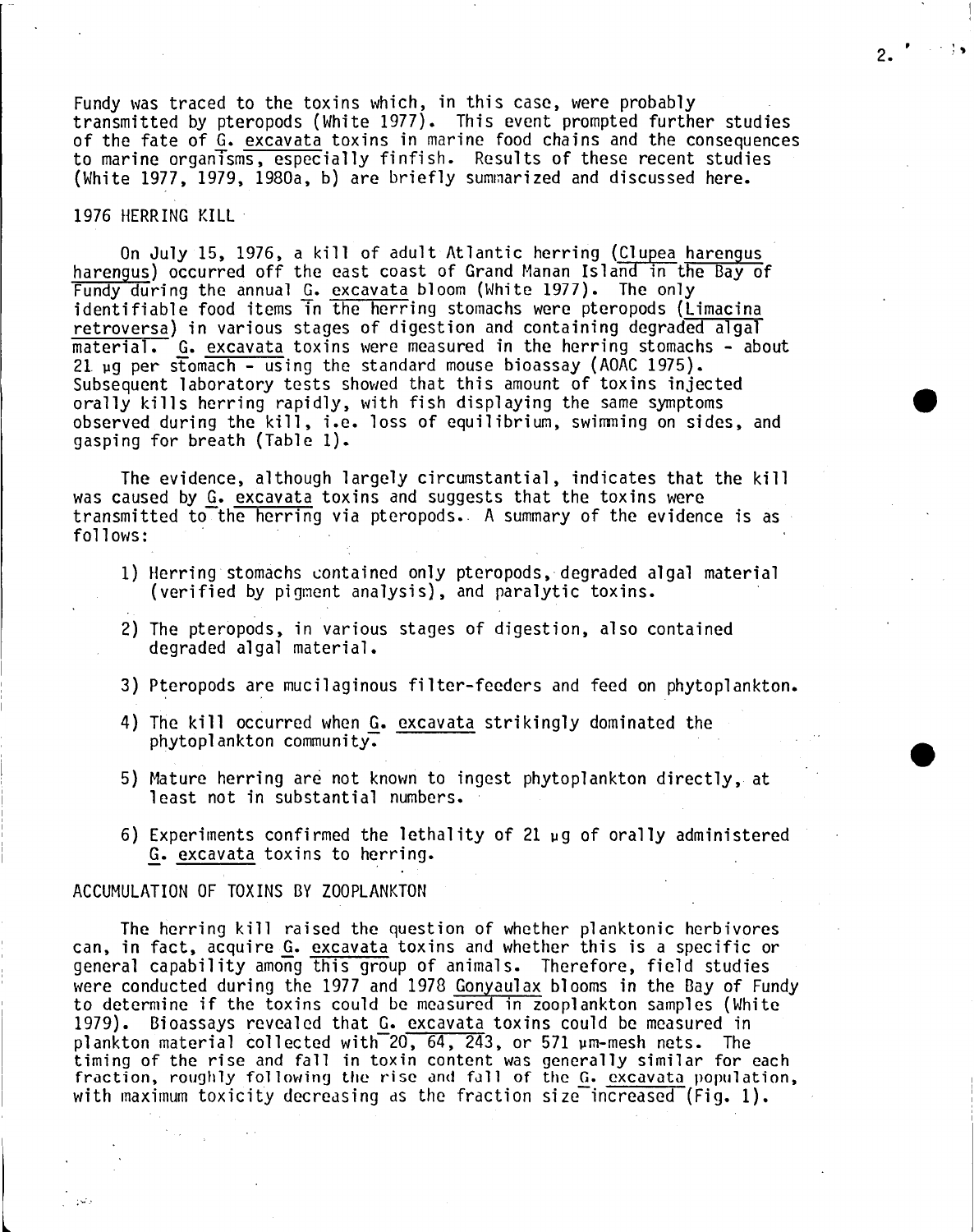The  $20$ -um fraction was dominated by G. excavata, the  $64$ -um fraction by tintinnids (Favella sp.) which were seen to contain Gonyaulax, the 243-um fraction by cladocerans (Podon polyphemoides and Evadne nordmanni), and the 571-um fraction by copepods (Calanus finmarchicus and Centropages typicus). There was some contamination of the  $64$ - $\mu$ m samples with free Gonyaulax cells, but very few or no free cells were present in the 243- and  $571$ - $\mu$ m samples. Therefore, the toxins measured in these larger fractions represent toxins acquired by the zooplankters. .

This study strongly suggests not only that G. excavata toxins can be acquired by zooplankton, but also that they may be acquired to ccologically significant levels. Considering that the lethal oral dose of the toxins to herring is 21  $\mu$ g or less, and that maximum toxicities in 1977 in the 243and 571-um fractions were 59 and 8  $\mu$ g toxins per gram wet plankton (Fig. 1), then in 1977 only about 0.3 g (wet weight) of the  $243$ -um zooplankton material or about 2 q of the  $571$ - $\mu$ m material contained a potentially lethal dose of toxins for a herring. Finally, the data suggest some degree of retention of the toxins in the zooplankters for a period of several weeks past the peak of the'Gonyaulax bloom (Fig. 1).

Upon completion of these field studies, a laboratory study was conducted to investigate the accumulation of G. excavata toxins by zooplankton in more detail and to confirm, or deny, whether toxin uptake actually occurs. During the spring of 1979 freshly collected zooplankton from Passamaquoddy Bay (Bay of Fundy) were allowed to feed on cultures of G. excavata and the removal of dinoflagellates and toxin content of the animals were measured at intervals (White 1980a). In repeated experiments, the copepod Acartia clausii and barnacle nauplii (Balanus sp.) rapidly grazed on G. excavata and rapidly acquired its toxins, reaching maximum levels of toxin content within 6 h of initiation of feeding. Furthermore, the toxins were measurable in the animals for at least several days beyond the time at which their guts became clear of particulate material, indicating toxin, retention. Results for toxin uptake and retention by Acartia clausii are shown in Fig. 2. Results of other experiments on A. clausii.and on barnacle nauplii were similar except that the toxins were gradually eliminated from the animals, althouth they were retained at 20-50% of maximum levels for up<br>to 7 days. In summary, this study confirms that G. excavata can be acquired by herbivorous zooplankters, and can be retained, or stored, to some degree (White 1980a).

## -1979 HERRING KILLS

, ,

•

'.

In July <sup>1979</sup> two more herring kills occurred in the Bay of Fundy during the G. excavatabloom (Hhite 1980b). Herring displayed the same symptoms as in the 1976 kill, and again G. excavata toxins were measured in the herring stomachs. Interestingly, in these cases, the cladoceran Evadne nordmanni appeared to be the vector of G. excavata toxins. It overwhelmingly dominated the zooplankton community during this period, and bioassays measured G. excavata toxins in E. nordmanni samples (18  $\mu$ g/g wet animals). Furthermore, E. nordmanni was nearly the only item, besides degraded algal material and G. excavata toxins, found in stomachs of herring fram the kills.

3.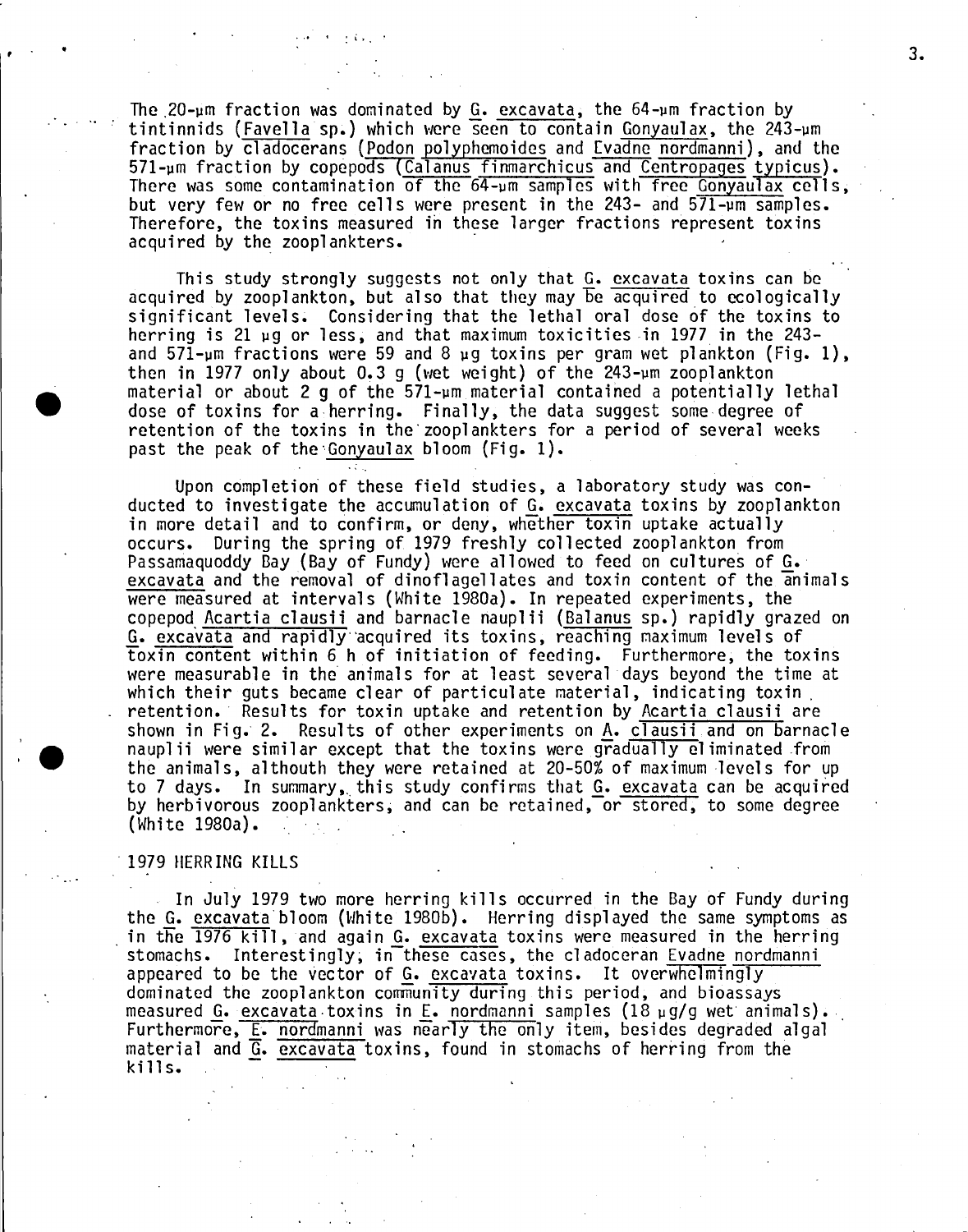## DISCUSSION

All the evidence from these fish kill events, and field and laboratory studies, points to the conclusion that fish kills, at least of herring and sand launce, can be caused by G. excavata toxins being transferred through herbivorous zooplankton and that the acquisition of  $G$ . excavata toxins is a fairly general capability among planktonic herbivores.

Several of the most important questions that arise concern: 1) the sensitivity of other fishes to the toxins, 2) the effects of toxincontaining zooplankton on larval fish, 3) the consequences of the toxins on marine resources through undetermined food chain routes, 4) whether toxin transfer through zooplankton occurs during blooms of other toxic dinoflagellates.

Regarding the sensitivity of other fishes, experiments are in progress which show that the sensitivities of winter flounder, cod, pollock, and Atlantic salmon to G. excavata toxins are about the same as for herring (White, unpublished). The oral LD50 value is about 650 uq/kg body weight. The intraperitoneal LD50 value is about  $5-10 \mu g/kg$ , which is similar to that for warm-blooded animals. Therefore, the potential for kills of other species of fish during *Q.* excavata blooms seems to exist.

From a population point of view, the most serious effect of G. excavata toxins on fish may perhaps occur during their early life history stages. It is conceivable that mass mortalities of fish larvae could result from ingesting zooplankton containing G. excavata toxins. Such kills may go unnoticed but could affect year-class strengths of certain fishes which have larval' stages overlapping temporally and spatially with Gonyaulax blooms. In other words, mortalities of adult fish may represent only the "tip of the ice-<br>berg." Gonyaulax-related events of much more consequence to fish populaberg." Gonyaul ax-rel ated events of much more consequence to fi sh popul ations may occur during the larval stages. At present, such events involving larval fish are speculative. However, preliminary results do show an increased mortality of Atlantic herring larvae when fed toxin-containing copepods versus toxin-free copepods (White, unpublished).

Some transfer routes through which G. excavata toxins may affect fisheries resources are shown in Fig.  $3.$  One can imagine many additional possibilities. Although progress is being made in understanding the fate and consequences of dinoflagellate toxins in marine systems, many facets of this general problem remain to be explored.

#### REFERENCES

- Adams, J. A., D. D. Seaton, J. B. Buchanan, and M. R. Longbottom. 1968. Biological observations associated with the toxic phytoplankton bloom off the east coast. Nature 220: 24-25.
- Association of Official Analytical Chemists.' 1975. Paralytic shellfish poison biological method (28), p. 319-321. In Official methods of analysis. 12th ed. (rev.) AOAC, Washington,  $\overline{D}$ .C.
- Loebl ich, L. A., and A. R. Locbl ich. 1975. The organisms causing New. England red tidcs: Gonyaulax excavata, p. 207-224. In V. R. LoCicero

4.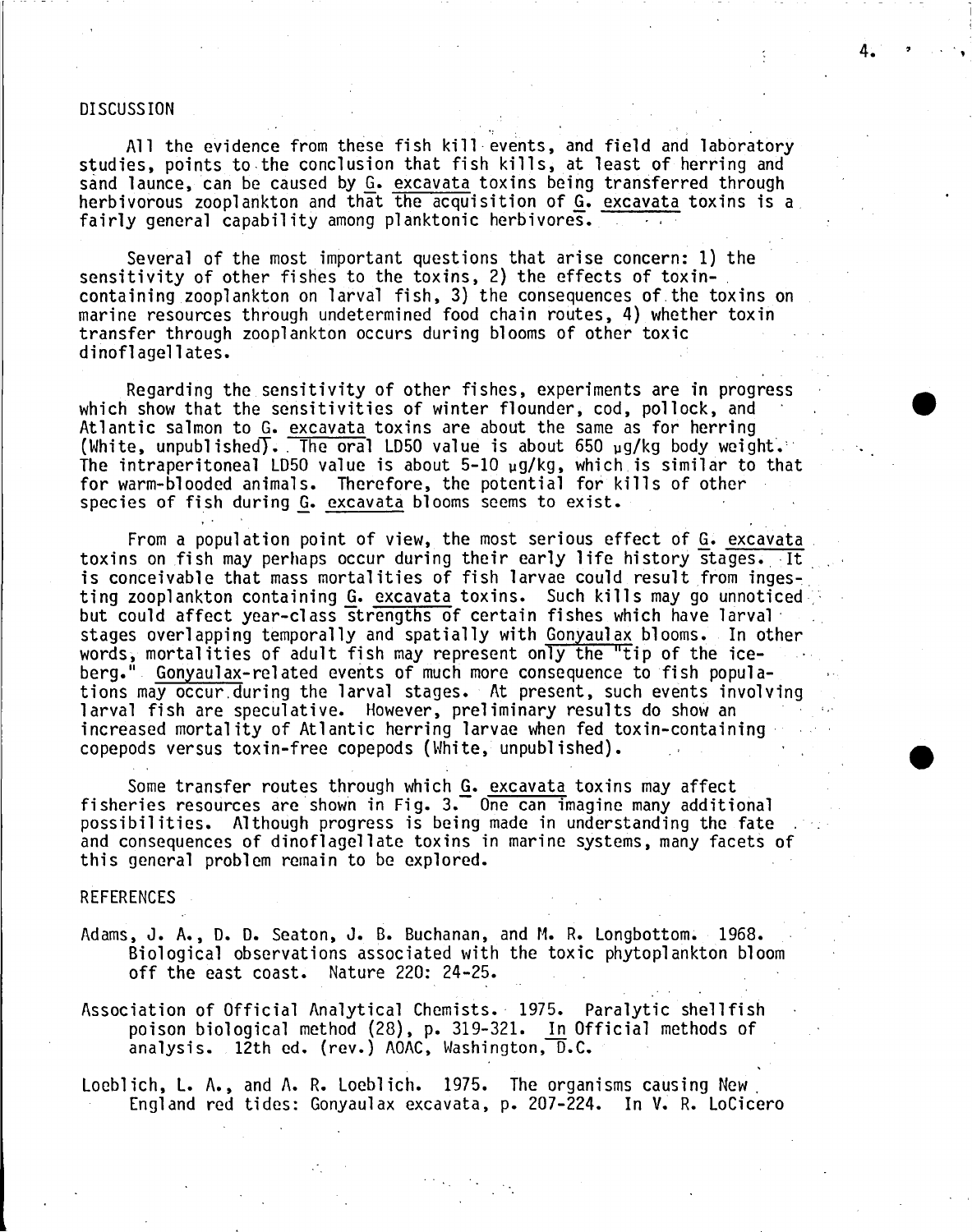(ed.). Proceedings of the First International Conference on Toxic Dinoflagellate Blooms. Mass. Sci. Technol. Found., Wakefield, Mass.

White, A. W. 1977. Dinoflagellate toxins as probable cause of an Atlantic herring (Clupea harengus harengus) kill, and pteropods as apparent veetor. J. Fish. Res. Board Can. 34: 2421-2424.

----------~----- ----

.<br>. . .

•

1979. Dinoflagellate toxins in phytoplankton and zooplankton<br>fractions during a bloom of Gonyaulax excavata, p. 381-384. In D. L. Tractions during a bioom of <u>donyaurax excavata</u>, p. 381-384. <u>In</u> D. L<br>Taylor and H. H. Seliger (eds.) Toxic dinoflagellate blooms.<br>Proceedings of the second international conference on toxic dinofla-Proceedings of the second international conference on toxic dinofla-<br>gellate blooms. Developments in marine biology. Vol. 1, Elsevier North Holland, New York.

1980a. Marine zooplankton can accumulate and retain dinoflagel-<br>late toxins and cause fish kills. Limnol. Oceanogr. (in press).

1980b. Recurrence of kills of Atlantic herring (Clupea harengus harengus) caused by dinoflagellate toxins transferred through herbivorous zooplankton. Can. J. Fish. Aquat. Sei. (in submission).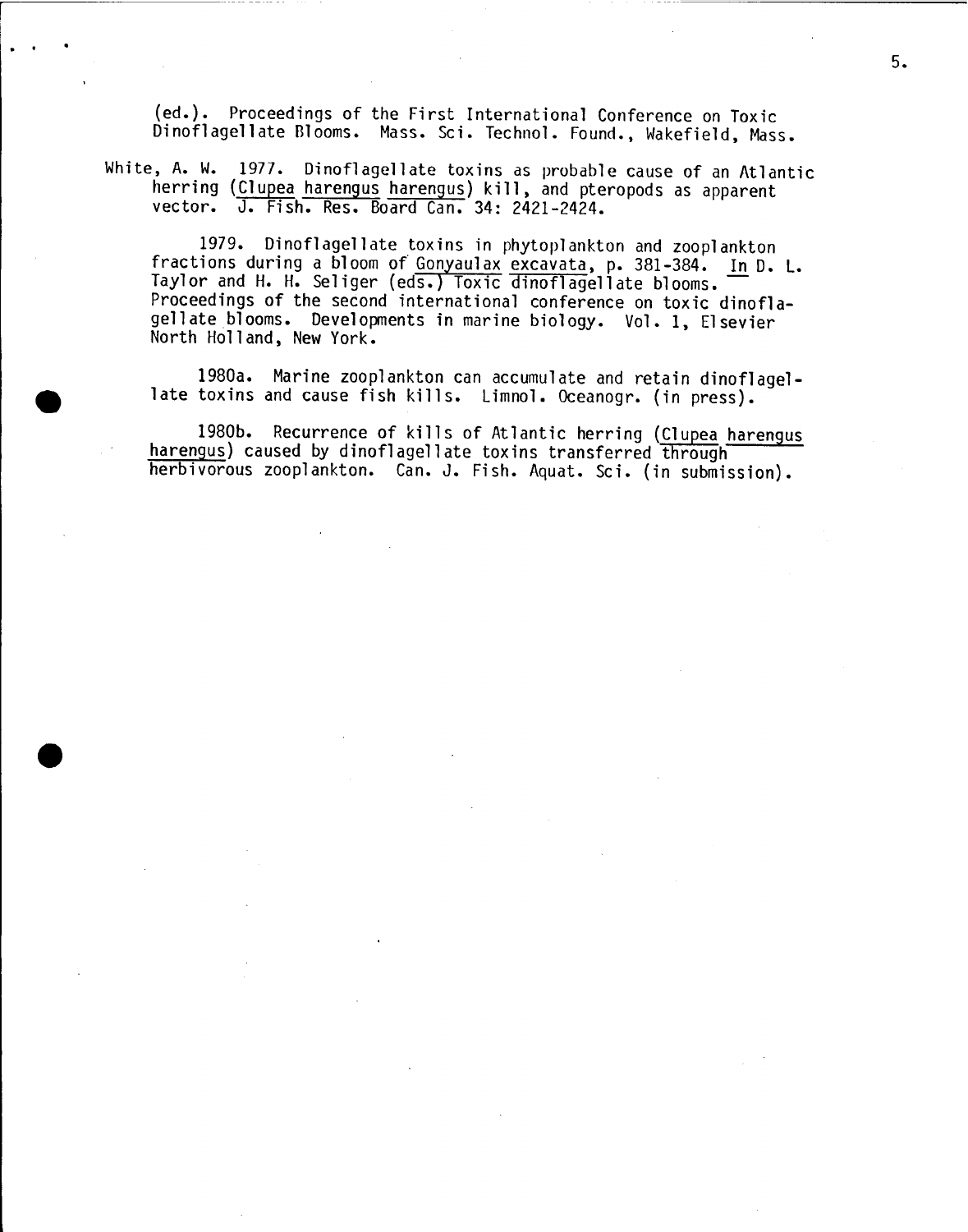| Herring<br>weight<br>(g)                                                                                                                                                                                             | Total<br>length<br>$(c_m)$                                                                                                                                                                                           | Time after treatment<br>until paralysis <sup>b</sup><br>(min)                                                                                                                                                | <b>Example 1 Time after treatment</b><br>until death<br>(min)                                                                                                                                                                                                                                            |
|----------------------------------------------------------------------------------------------------------------------------------------------------------------------------------------------------------------------|----------------------------------------------------------------------------------------------------------------------------------------------------------------------------------------------------------------------|--------------------------------------------------------------------------------------------------------------------------------------------------------------------------------------------------------------|----------------------------------------------------------------------------------------------------------------------------------------------------------------------------------------------------------------------------------------------------------------------------------------------------------|
| 10.6<br>11.1<br>11.1<br>11.4<br>11.6<br>11.6<br>11.7<br>12.0<br>12.2<br>12.3<br>12.4<br>12.3<br>12.7<br>12.9<br>13.5<br>13.5<br>13.8<br>14.5<br>14.6<br>14.6<br>15.0<br>15.6<br>15.6<br>10.6<br>17.3<br>17.9<br>18.2 | 12.8<br>13.1<br>12.8<br>13.1<br>12.7<br>13.4<br>13.0<br>13.1<br>13.1<br>13.4<br>13.2<br>14.2<br>13.1<br>13.7<br>13.6<br>13.6<br>14.1<br>14.1<br>14.1<br>13.7<br>13.7<br>14.0<br>14.8<br>14.5<br>14.7<br>14.8<br>15.2 | 12<br>10<br>11<br>8<br>11<br>11<br>9<br>9<br>15<br>10<br>13<br>$20 -$<br>19<br>15<br>$\overline{7}$<br>9<br>12<br>16<br>16<br>20<br>$\overline{7}$<br>15<br>11<br>10<br>14<br>14<br>loss of equilibrium only | 110 <sup>c</sup><br>75 <sup>c</sup><br>60<br>80<br>43<br>60<br>42<br>58<br>110 <sup>c</sup><br>54<br>98 <sub>c</sub><br>_d<br>$\sim$ 1<br>140<br>_d<br>37 <sup>C</sup><br>75C<br>_d<br>d۔<br>150 <sup>c</sup><br>$\ddot{a}$<br>51<br>100 <sub>c</sub><br>105 <sup>c</sup><br>51<br>420-1500C<br>49<br>_d |
| 20.4                                                                                                                                                                                                                 | 15.0                                                                                                                                                                                                                 | 18                                                                                                                                                                                                           | 120 <sup>c</sup>                                                                                                                                                                                                                                                                                         |

Table 1. Effect of a 21- $\mu$ g oral dose of  $\underline{G}$ . excavata toxins on herring.<sup>a</sup>

<sup>a</sup>All controls survived for 48 h and showed no abnormal behavior. bTime at which fish was immobilized and lay on its side at bottom of tank.

<sup>C</sup>Fish died with mouth gaping widely.<br><sup>• d</sup>Fish normal 48 h after treatment.

(From White 1977, with permission).

**•** 

•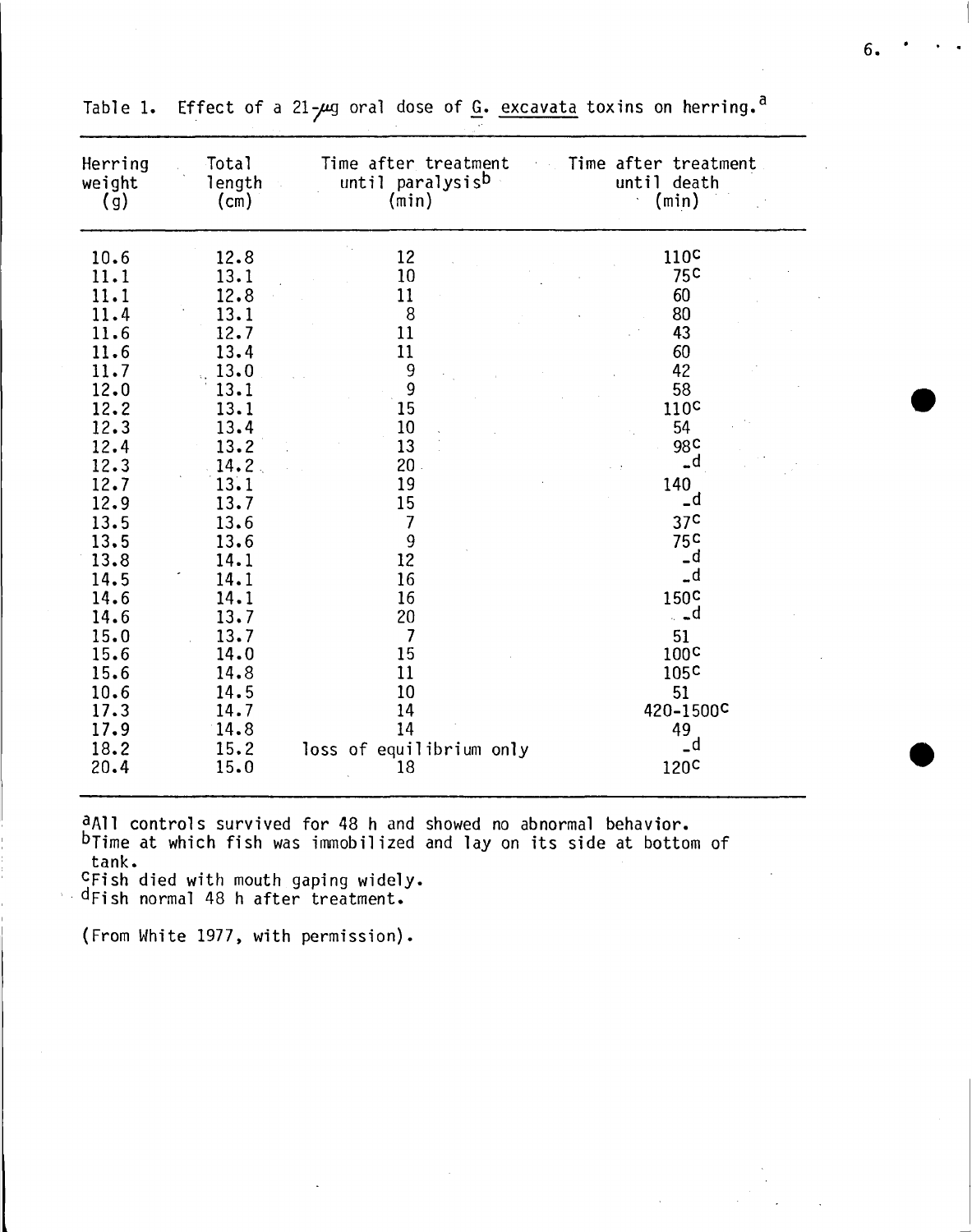

Number of G. excavata in Bay of Fundy surface water during the 1977<br>bloom and content of G. excavata toxins in plankton material<br>collected with nets of various mesh size. Results in 1978 were<br>similar (from White 1979, with Fig. 1.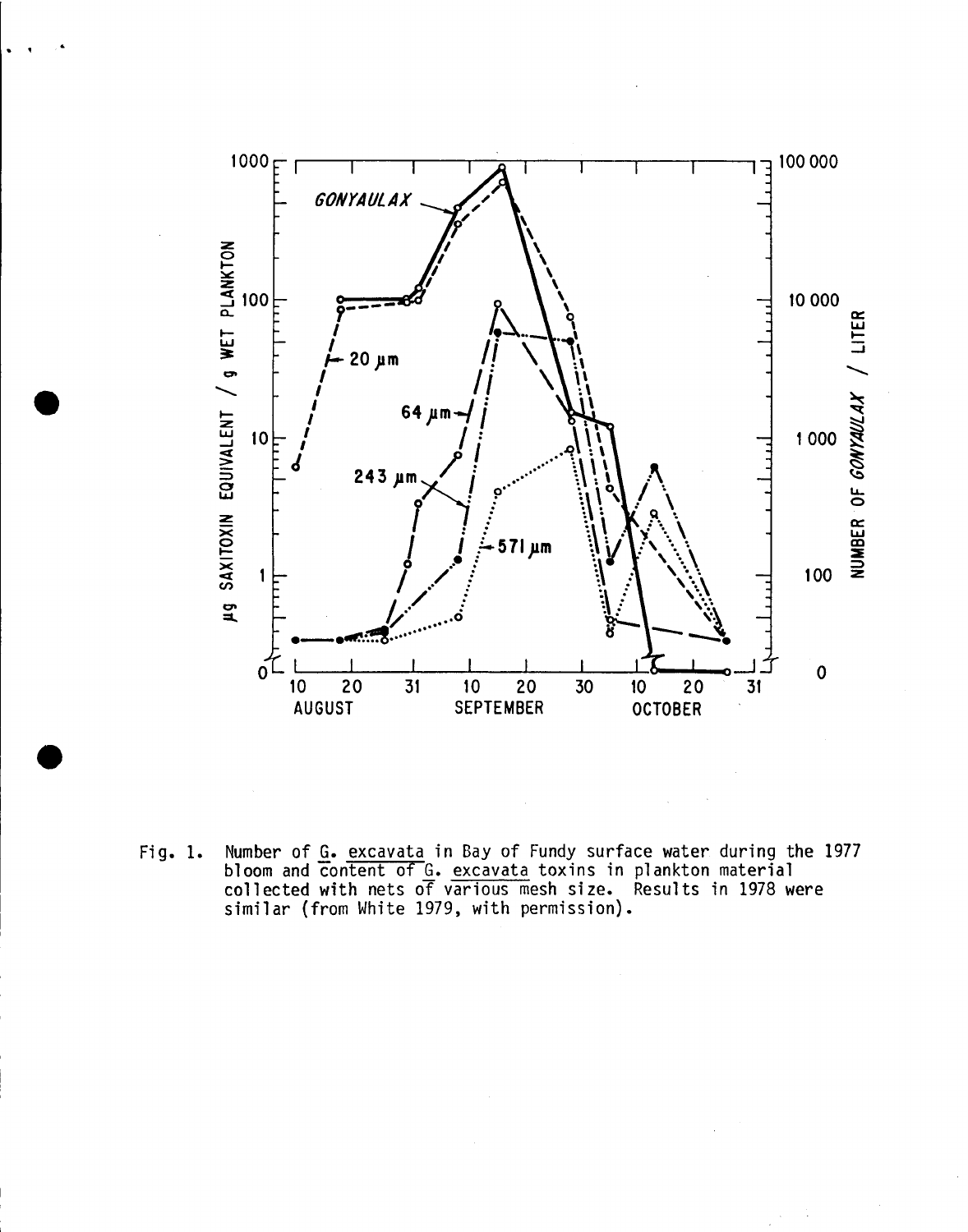

Accumulation of G. excavata toxins by the copepod Acartia clausii<br>while feeding on the toxic dinoflagellate (from White 1980a, with  $Fig. 2.$ permission).